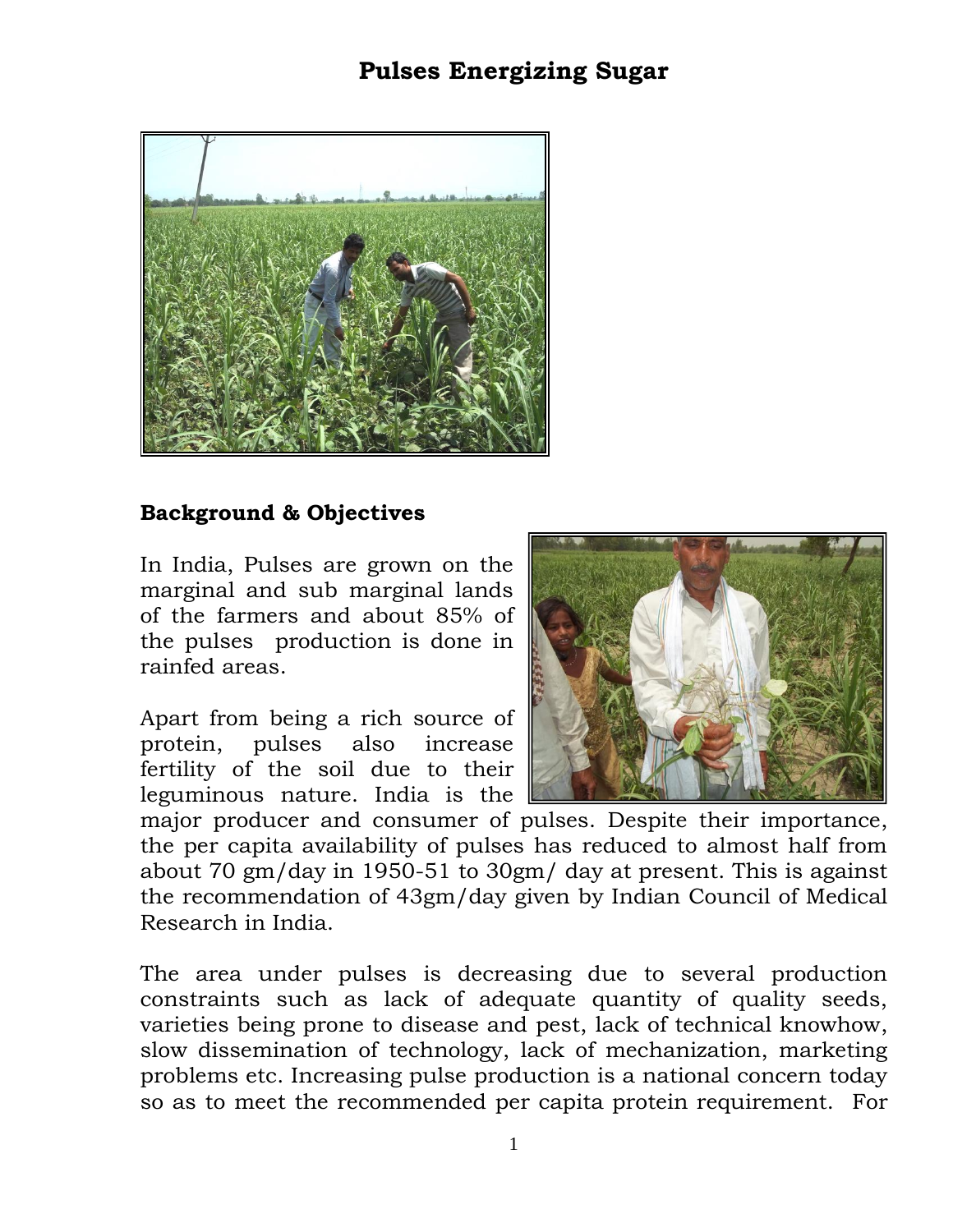increasing the area and production of pulses, inter cropping with sugarcane is considered one of the potential possibilities because of crop compatibility and crop duration.

Uttar Pradesh has made an attempt to enhance area and production of pulses by intercropping with sugarcane in western U.P with funding from RKVY. This attempt has led to increase in soil fertility and in turn has increased the production of sugarcane,

## **Intervention**

In Uttar Pradesh, the area under pulses is 2.22 million hectares and production is 1.99 million metric tons with an average production of 8.99 q/ha. Total area of sugarcane in the state is 22.49 lakh hectares. A scheme for "**Increasing Area & Production of Pulses through Inter Cropping with Spring Sown Sugarcane"** has been implemented under RKVY in major sugarcane growing areas of Uttar Pradesh since February, 2011. Total expenditure under the project for the years 2010-11 and 2011-12 is Rs. 421.75 lakhs.

An area of 85272 ha in 265 blocks of 30 selected districts of the State was targeted through this intervention. The activities that were carried out under this scheme were distribution of inputs like pulse seed (*urd)*, bio-fertilizers, trichoderma, beauveria bassiana, insecticides, raised bed planters, organization of training & field days, distribution of literature etc.



Major areas having sugarcane based cropping system were identified, followed by selection of farmers willing to take up inter cropping of pulses with sugarcane. Such willing farmers were trained on package of practices of sugarcane-pulses intercropping, the cost benefit advantage of inter cropping with sugarcane explained to them.